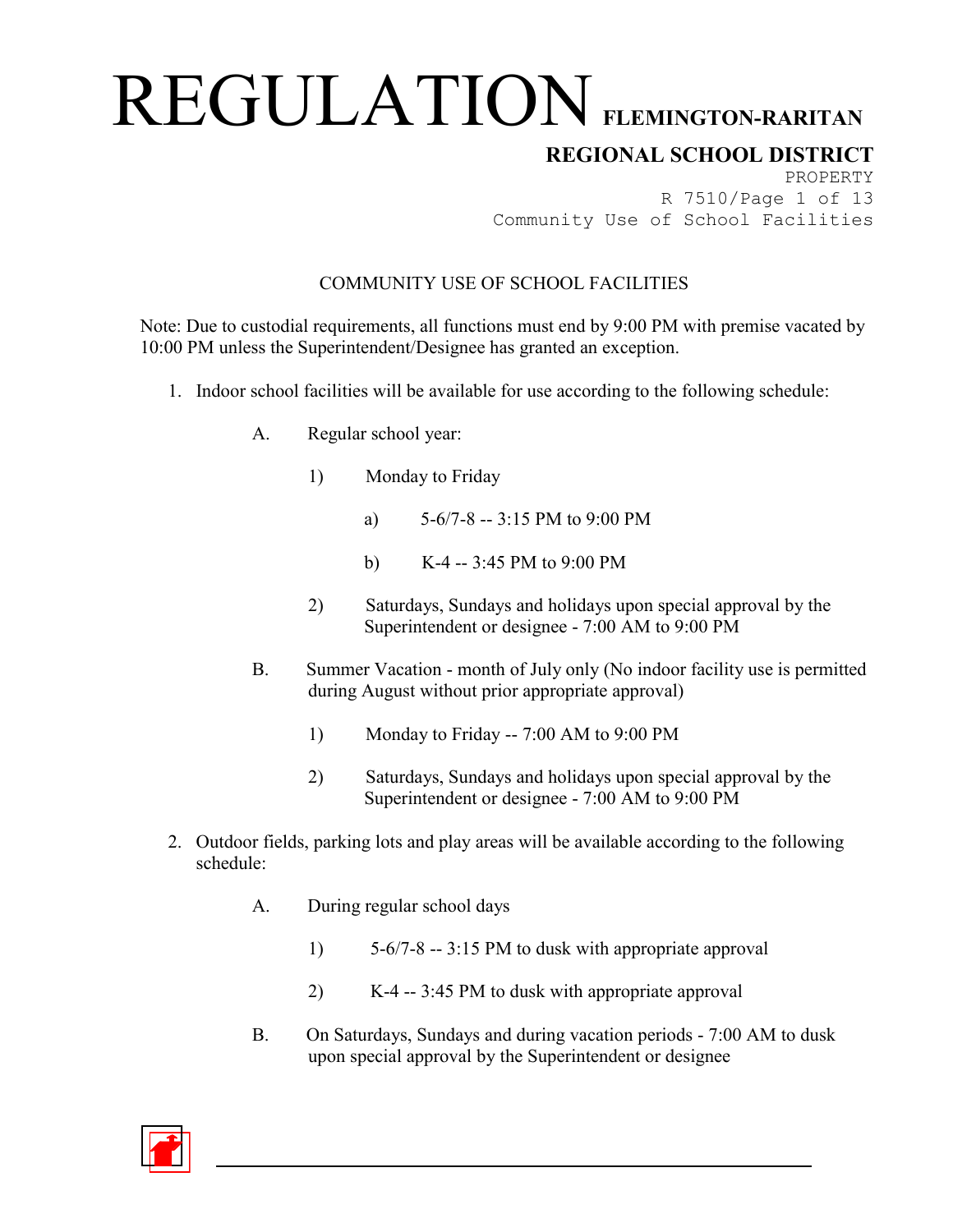### **REGIONAL SCHOOL DISTRICT**

PROPERTY R 7510/Page 2 of 13 Community Use of School Facilities

- C. During summer vacation and the regular school year, fields will be available unless closed for maintenance work. (7:00 AM to dusk with appropriate approval.)
- 3. The following regulations are applicable to any organization using outside school grounds pursuant to Policy 7510:
	- A. Lighting of fields and play areas is only permitted with special permission and may be granted on an individual case-by-case basis. Lighting of fields and play areas after 9 PM is prohibited.
	- B. No motor vehicles (other than emergency vehicles) shall be driven or parked on unpaved areas, fields for play areas at any time.
	- C. No temporary structure (including but not limited to storage sheds and portable sanitation units) shall be placed on the property without the expressed written approval of the principal. The principal shall grant approval only if the following conditions are met:
		- 1) The placement of the temporary structure will not interfere with the use of the grounds when used for school purposes.
		- 2) The user agrees to abide by these regulations.
		- 3) If approved, all temporary structures shall be kept in a safe and clean condition. Storage of hazardous materials is strictly prohibited.
		- 4) The School District shall have the right to inspect any structure at any time, and the building principal will be given a key to any locked temporary structure. The District reserves the right to remove any structure if policy and regulations are not adhered to or if an unsatisfactory situation is created. In such event, the user shall be required to reimburse the Board for removal and restoration of property to original condition.
		- 5) The user shall provide the telephone number and name of an individual or vendor responsible for the condition of the temporary structure.

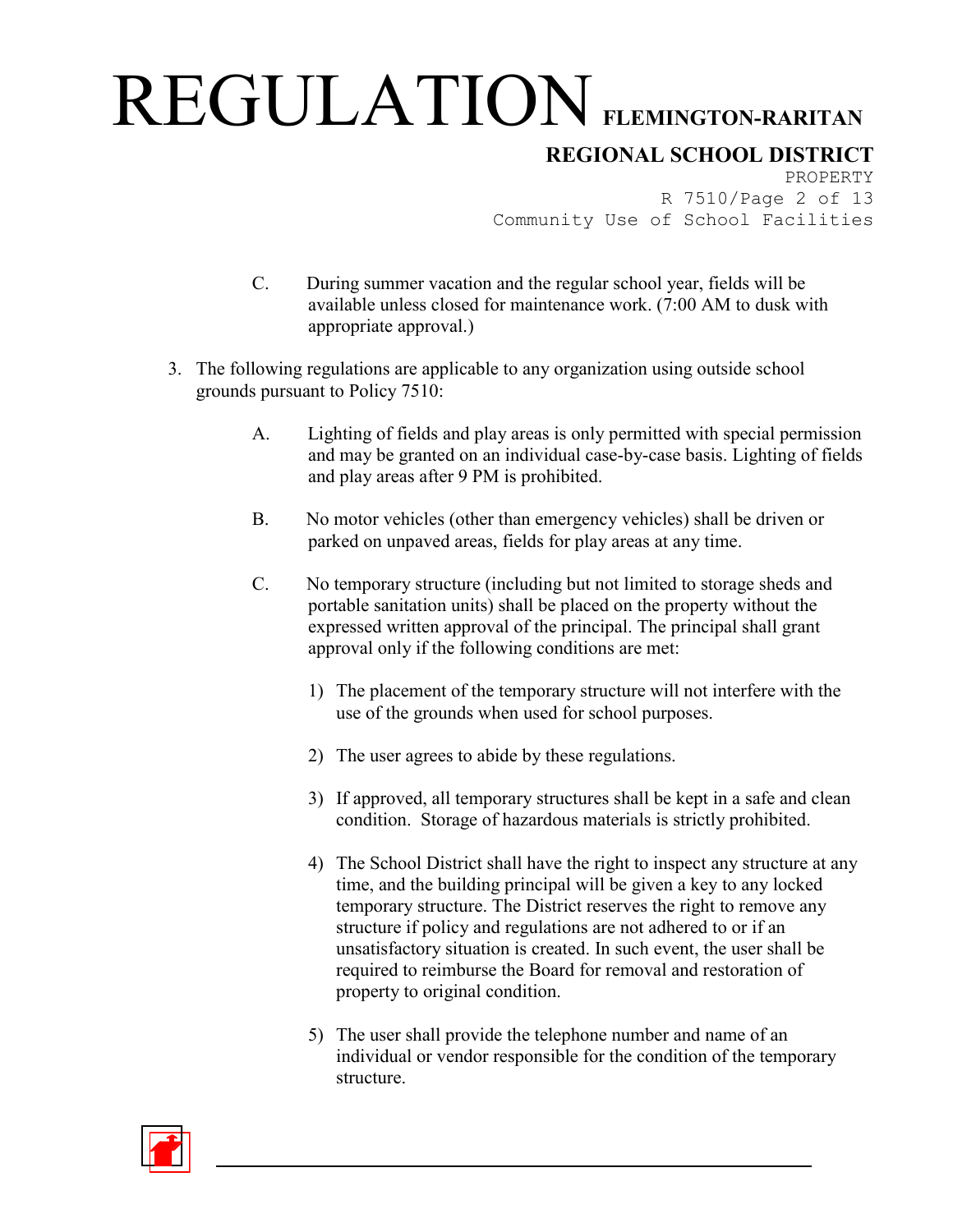**REGIONAL SCHOOL DISTRICT**

PROPERTY R 7510/Page 3 of 13 Community Use of School Facilities

- D. Approval of outside grounds does not constitute access to building or restroom facilities. The user is responsible for providing suitable bathroom facilities during its use of school grounds. The user may make arrangements of portable sanitation units from a qualified vendor. A qualified vendor shall possess a valid New Jersey Department of Environmental Protection Solid Waste Transporter Permit Number and appropriate liability insurance naming the Board as an additional insured. Portable sanitation units shall be properly serviced not less than once per week and shall be removed within 5 business days of the end of the particular activity or, as the case may be, of the sports season of permitted use.
- E. The School District reserves the right to mandate contractual obligations.
- 4. Buildings will be maintained at 60 degrees during winter months.
- 5. A classification system and fee schedule has been established to determine eligibility and costs for groups using the facilities. This schedule is available on the District website or from the Business Administrator's office.
- 6. The person applying for use of the facilities must be 21 years of age and a member of the organization seeking application.
- 7. Participant safety and security of District facilities are a priority of the Board of Education. Each group must adhere to the Rules and Regulations pertaining to participant conduct during use of the facilities. Failure to do so will result in the inability of that group to use school facilities in the future.

\*Examples of violations include, but are not limited to, the following:

- A. Any time an organization adult leaves the building before every child is picked-up.
- B. Uses where insufficient provisions are made for supervision, fire and police protection when appropriate.
- C. Parking on fields and playgrounds.

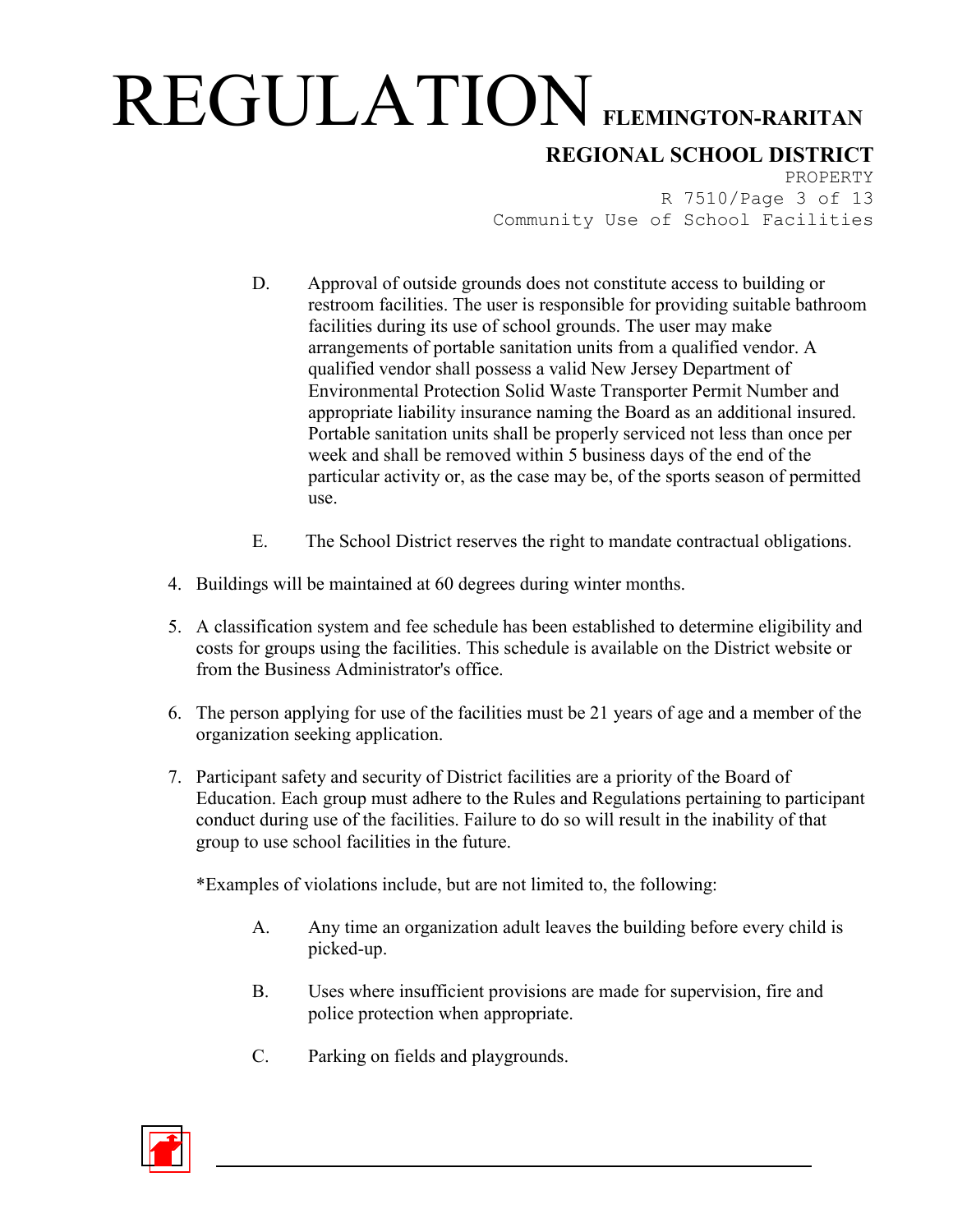### **REGIONAL SCHOOL DISTRICT**

PROPERTY R 7510/Page 4 of 13 Community Use of School Facilities

- D. Bullying or disrespectful behavior to others including custodial staff or other representatives/employees of the District.
- 8. When requested by the Principal and/or Superintendent/Designee, police, security guard(s), and/or firefighters will be required to be present on the premises during school sponsored inside vendors' use of the facility, grounds or parking areas. Steps well be taken by the District to provide security in the form of local police as appropriate. The non-district sponsored organization will be responsible for payment of these individuals. For events in excess of 200 participants and spectators, local police will be required. Cost of local police can be approximately \$100 per hour. Please note that if requesting organization is part of Tier 1, than the security costs are provided by the District.
- 9. To ensure mutual understanding of the District's Policy and Regulations, as well as the specifics of the applicant's needs related to the requested facility use, the Board of Education/building Principals might require pre- and/or post-usage meetings with District staff. Any additional questions or communications regarding the use of facilities should be directed to the Business Administrator. The person in charge, as designated on the facility use application will be considered the District's point of contact concerning the usage of the facility.
- 10. Organizations requiring custodial services will be assessed fees at hourly rates for regular time, overtime, and/or double time. Regular, overtime and/or double time fees will be determined by the custodial contract. These will be assessed in addition to rental fees for profit and non-profit groups if appropriate. If the organization approved for facility use does not physically attend and does not use the facility without prior notice and custodial services are required, the fee will still apply, unless 48 hours' notice was received.

Custodial services are defined as those performed in preparation for the activity, during the activity, and in cleaning up after the activity. The Superintendent/Designee/Building Principal; will be the determiner of the amount of custodial services needed by an organization. Custodians are not required to help load or unload equipment.

If additional custodial or maintenance staff support is needed by the organization, those departments must be notified in advance so that personnel can be scheduled to provide this support. If there is a need to use the lift for hanging decorations, the maintenance department must be contacted to arrange a specific time for its use and the user must know the exact location for the placement of those decorations. Additional fees may be assessed for these services.

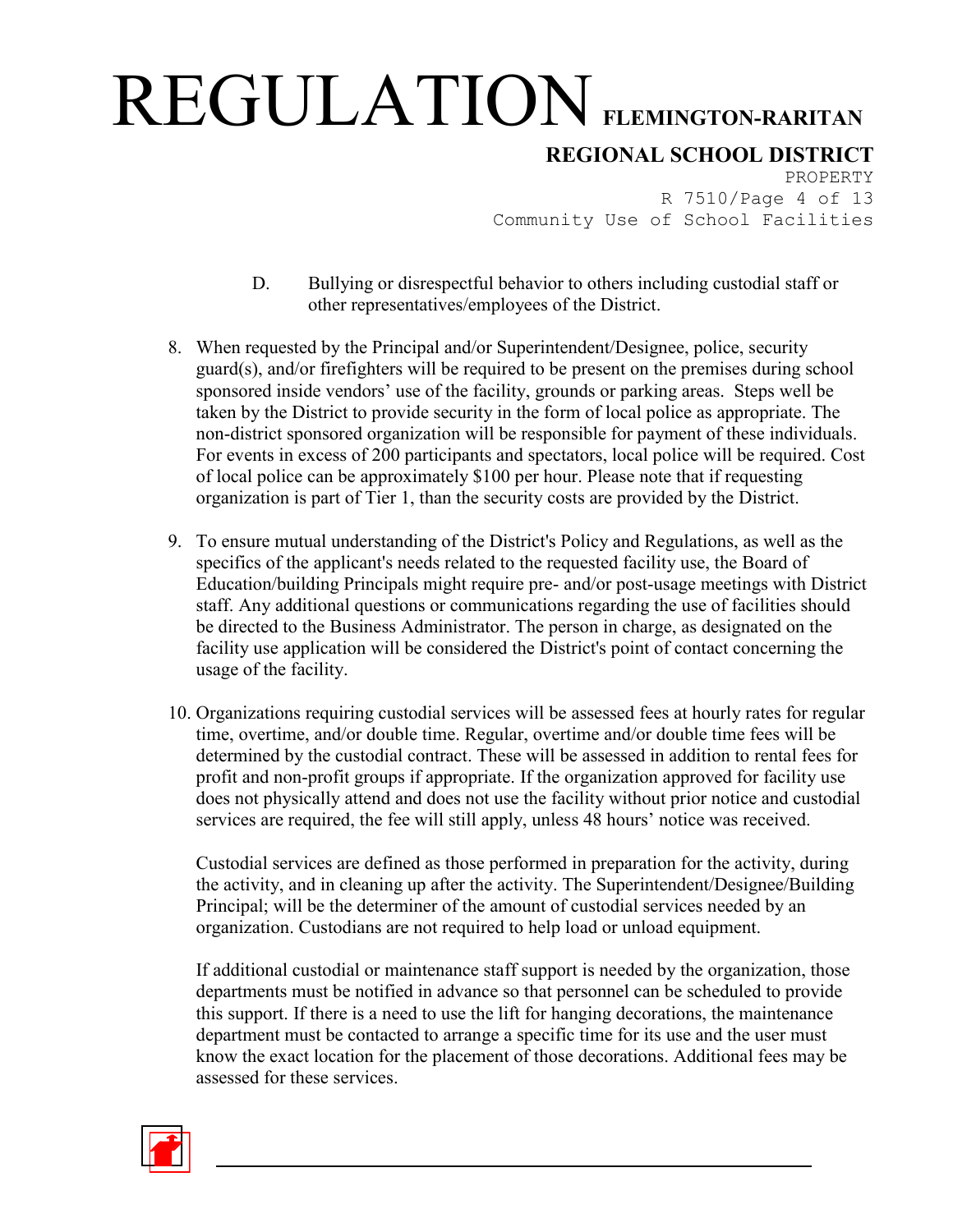## **REGIONAL SCHOOL DISTRICT**

PROPERTY R 7510/Page 5 of 13 Community Use of School Facilities

- 11. Should any damage occur to indoor or outdoor facilities or grounds, the organization and/or participants using the facility shall be held liable for the damages. Additionally, the Superintendent/Designee shall be responsible for assessing damages and obtaining repair estimates. All repairs will be made by a District employee or a Board approved contractor.
- 12. Use of school facilities will be restricted to participants of the particular function for which use has been approved. Facility rental is not transferrable to anyone other than the original applicant.
- 13. Smoking, vaping, gambling, or the use of alcoholic beverages and/or controlled substances are prohibited in all school buildings and on school grounds. No pets or animals are permitted in the school(s) with the exception of service animals.
- 14. Due to the increasing number of students who have severe nut allergies, nuts or products containing nut derivatives are prohibited in the facilities.
- 15. When using a gymnasium or auditorium, the following regulations must be followed:
	- A. No food or beverages are permitted in the gymnasium or the auditorium;
	- B. Regulation sneakers must be worn at all times in the gymnasium;
	- C. No gum chewing in the gymnasium or the auditorium;
	- D. No tape or similar type material on walls or floors in the gymnasium;
	- E. Spectators are to stay off the main floor of the gymnasium;
	- F. Any standards used for activities such as volleyball, etc. must be properly padded and secured.
- 16. Food or beverages are prohibited outside the cafeteria.
- 17. If user plans on use for extended period of time, the appropriate facilities must be requested to accommodate food and beverages.
- 18. Use of facilities does not automatically include utilization of District-owned supplies or equipment. Rearrangement of school furniture or equipment may be made only with the

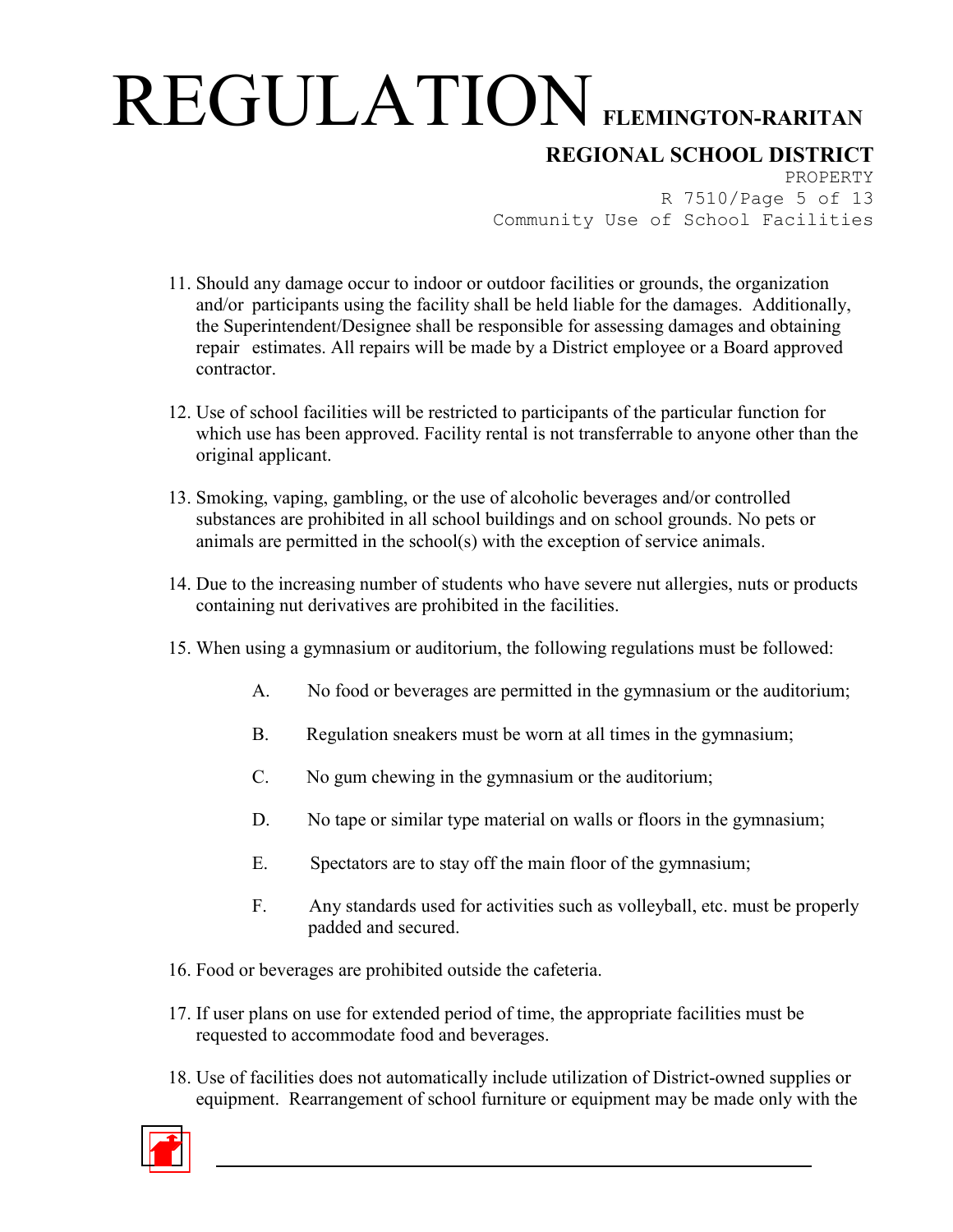**REGIONAL SCHOOL DISTRICT**

PROPERTY R 7510/Page 6 of 13 Community Use of School Facilities

express permission of the school principal. Organizations may use, within a given building and only if expressly approved by the school principal, some types of Districtowned equipment such as podiums, tables, chairs, etc. Areas must be returned to original arrangement upon conclusion of the activity. If chairs will be required, this must be noted on the application and an hourly set-up fee will be applied. Scenery or properties or both cannot be moved in or set up until after school hours and must be moved after each rehearsal and/or performance so as not to disrupt the educational program. Any equipment, scenery, or decoration provided by the users of the school facility must be removed promptly at the conclusion of their use and disposed of at the expense of the organization. Non-school owned storage structures, permanent or temporary will be permitted provided the organization has completed a contract and that all requirements have been met. The Board of Education assumes no responsibility for properties left on the premises by the applicant. The use of the Rock Wall at RFIS is prohibited.

19. Items of equipment may be used for community use after a written request is made and approved by the Superintendent/Designee. Damage or loss occurring to the equipment during the period of its use is the responsibility of the organization. He/she shall be responsible for its safe return.

When equipment authorized for use requires the services of an operator as indicated by the District, the user shall employ the services of a person authorized by the District and shall pay such costs as have been set for his/her hire.

The Board shall not be responsible for any loss, damage or injury liability or expense that may arise during or be caused in any way by such use of District equipment. In addition, the board assumes no responsibility for personal property including personal equipment as a result of school use.

- 20. All facility use must strictly comply with all national and state laws, local ordinances and rules of Police and Fire Departments regarding public gatherings.
- 21. The Raritan Township Fire Official requires that, not more than 10 minutes prior to the scheduled commencement of any activity, event, performance, show, meeting, function or other occasion for which persons will gather at a place of assembly or education with a capacity of 50 or more people, the owner or his authorized agent or leasee shall orally notify all attendees concerning the location of the exits to be used in case of a fire or other emergency, and shall also notify all attendees of the no smoking regulations.

Equipment and/or decorations must not block doorways, elevators and/or handicapped

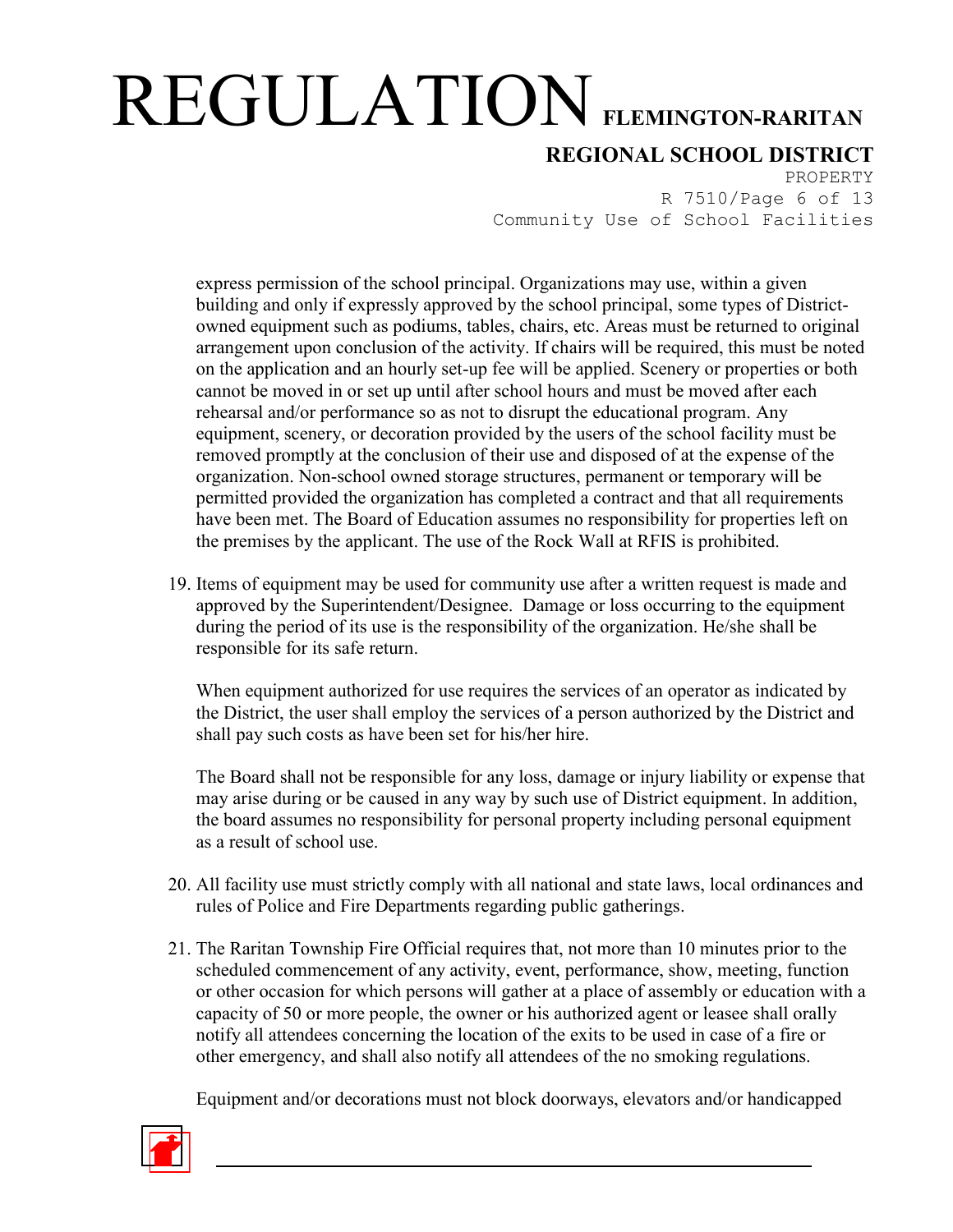## **REGIONAL SCHOOL DISTRICT**

PROPERTY R 7510/Page 7 of 13 Community Use of School Facilities

lifts. It is a Fire Department regulation that all means of egress remain clear and unobstructed at all times. Should a fire alarm sound during an event, all persons must immediately exit the building. The maintenance and custodial staff have been instructed to clear the building if an alarm sounds and must wait until local fire officials have given clearance before permitting further access to the building.

22. Electrical outlets can easily be overloaded which may cause an interruption in power during an event. Always check with building personnel before connecting several items into one outlet or outlets on the same circuit. Due to safety concerns, the use of extension cords is discouraged. However, if extension cords are needed, they must be unplugged and removed daily. They are not to be considered a permanent power source.

No flammable materials may be used when decorating including, but not limited to, hay, straw, leaves, cornstalks, etc. Smoke detectors in all buildings are very sensitive. Smoke, fog, hazers or haze machines (any equipment that discharges a substance) will set off the fire alarm and are prohibited.

- 23. Platforms or stairs which are more than 24" high, must have a regulation safety railing and be OSHA compliance, please refer to site: [https://www.osha.gov.](https://www.osha.gov/)
- 24. In the event of an emergency/weather related school closing or early dismissal of school activities, all events will be cancelled. It is the responsibility of the renter to check the school website for cancellations or early dismissal notification. The district makes every effort to notify the public through e-mail, text and phone messages as well as website notifications. The Superintendent/Designee will determine if outside facility use will be cancelled. If the event is not able to be re-scheduled a refund of fees will be issued.
- 25. The Board of Education, administrative staff and/or their representatives shall have full access to any part of the buildings and grounds at all times. The Principal/Designee of each school is recognized as being in charge of the building, grounds and equipment at all times.

### **Priorities of Use/Tiers**

All school activities have top priority and take precedence over all other organizations and functions.

Applications will only be accepted within 12 months of the requested start date for an event(s).

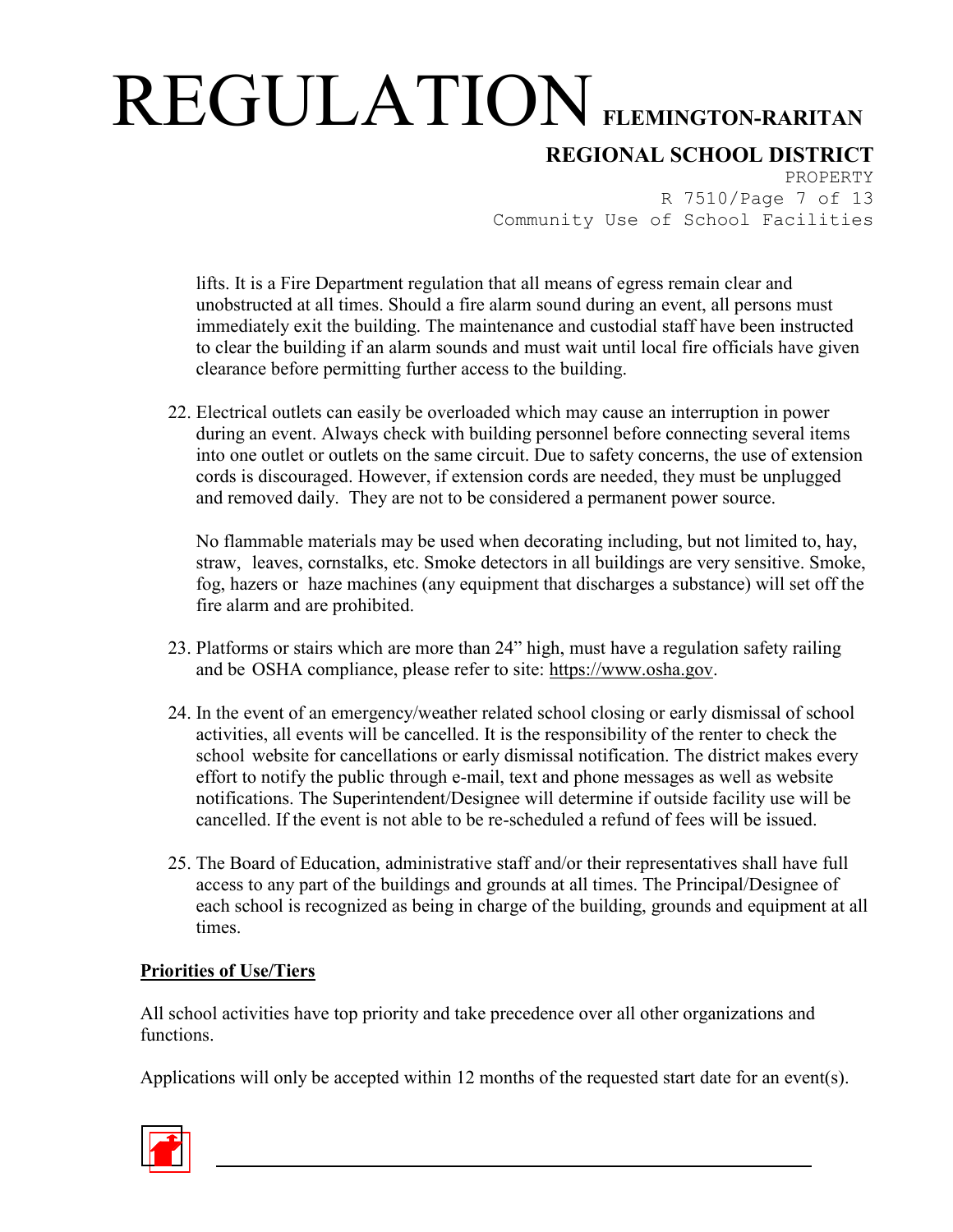## **REGIONAL SCHOOL DISTRICT**

PROPERTY R 7510/Page 8 of 13 Community Use of School Facilities

In weighing competing requests for the use of school facilities, the Board will give priority to the following users in the below order, after all in District requests have been satisfied.

### *Tier I for Requesters from Flemington-Raritan Public Schools and Associates*

This category covers events and activities hosted/sponsored by District-approved Officials of Flemington-Raritan Public Schools and by Flemington-Raritan based nonprofit organizations whose sole purpose/mission is directly connected to the schools.

- School Clubs/Activities
- School Sports
- FRSD and/or FRBOE
- Invited Guests of FRSD and/or FRBOE
- Police and Fire department Staff
- School Booster Clubs
- School Parent-Teacher Organizations (PTOs)
- Special Education Parent Advisory Council (SEPAC)
- Flemington-Raritan Education Foundation (FREF)

### *Tier II: Affiliates of Flemington-Raritan Public Schools*

This category covers events and activities hosted/sponsored by Flemington-Raritan based nonprofit youth organizations. Important Note: Youth organizations in this tier must meet the requirement with more than 50% Flemington-Raritan youth participants. Flemington-Raritan youth participants are those participants whose address falls within the Hunterdon Central Regional High School sending area.

### *Tier III: Flemington-Raritan Based Nonprofit Organizations*

This category covers events and activities hosted/sponsored by Flemington-Raritan based nonprofit organizations whose target audience is adult Flemington-Raritan residents. Also included in this tier are events and activities hosted/sponsored by Flemington-Raritan based nonprofit youth organizations who DO NOT meet the requirement of greater than 50% Flemington-Raritan youth participation (i.e. participants who do not live within the Hunterdon Central Regional High School sending district).

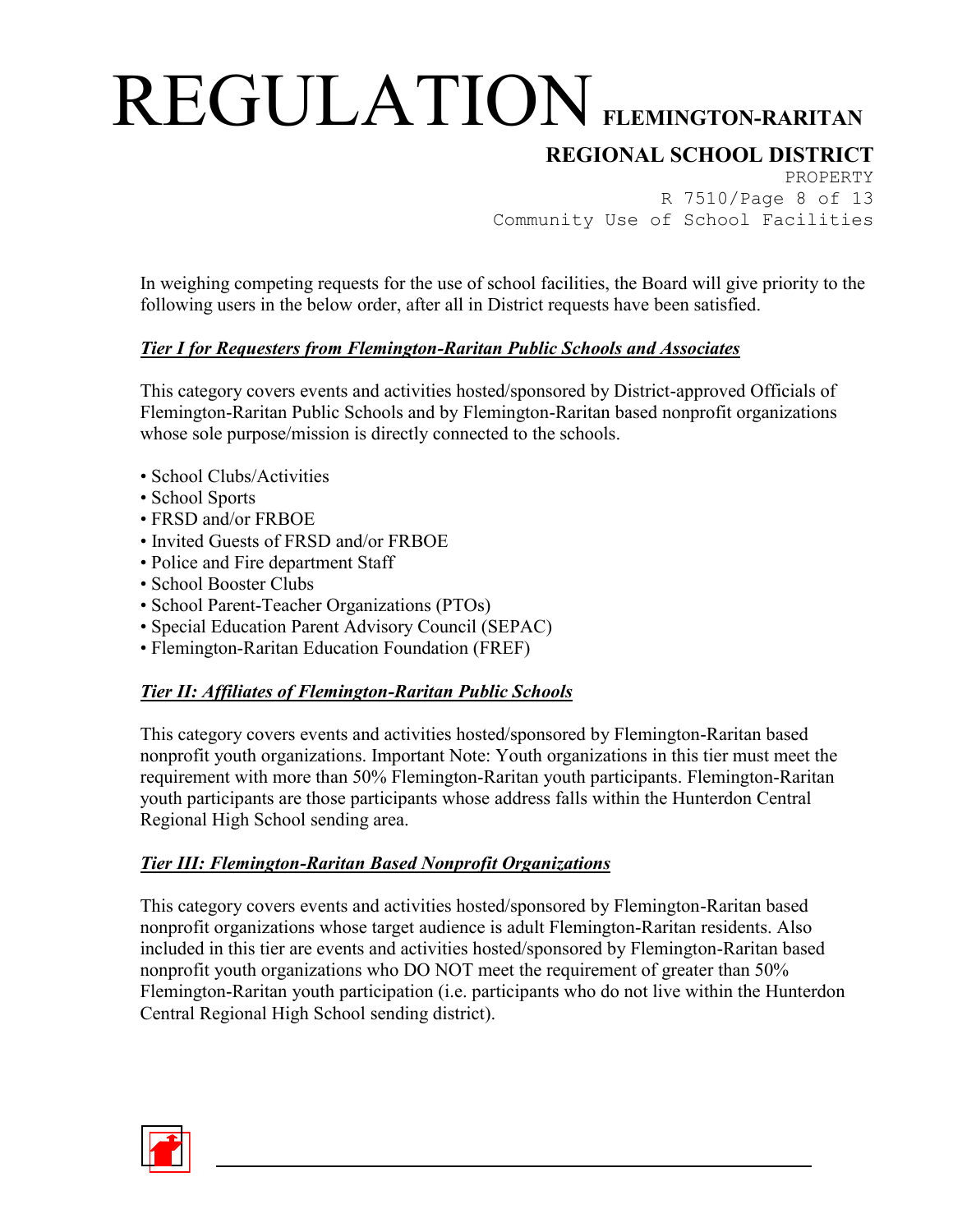## **REGIONAL SCHOOL DISTRICT**

PROPERTY R 7510/Page 9 of 13 Community Use of School Facilities

#### *Tier IV: Government Agencies*

This category covers events and activities hosted/sponsored by Hunterdon County, State and/or Federal government and public agencies.

#### *Tier V: For-Profit Organizations*

This category covers events and activities hosted/sponsored by all for-profit organizations who are based in the Flemington-Raritan. These organizations meet the requirement of greater than 50% Flemington-Raritan residents (youth or adult). Flemington-Raritan youth participants are those participants whose address fall within the Hunterdon Central Regional High School sending area.

#### *Tier VI: For-Profit/Non-Profit Outside Organizations*

This category covers events and activities hosted/sponsored by all for-profit/non-profit organizations (youth or adult) that are not located or based within Flemington-Raritan. These organizations DO NOT meet the requirement of more than 50% Flemington-Raritan participants (i.e. participants who do not live within the Hunterdon Central Regional High School sending district).

Within Tiers III, IV, and V above, priority will be given to programs/activities that directly align with the requesting organization's mission and provide a broad level of participation among Flemington-Raritan School District and residents. If multiple requests are made for the same day and time by groups in the same tier, a Priority of request will be given to the first requester based on documented time.

#### **Of Special Note:**

In circumstances in which it is for the benefit of the District, the Superintendent may have some discretion in interpreting the fees charged and exempt certain users of usage fees.

#### **Equipment-Fields**

In appropriate circumstances, the Board may loan or lease to other municipal entities equipment such as generators in accordance with Policy/Regulation 7510. Use of school equipment in conjunction with the use of school facilities must be specifically requested in writing/automated system and may be granted by the procedure by which permission to use facilities is granted.

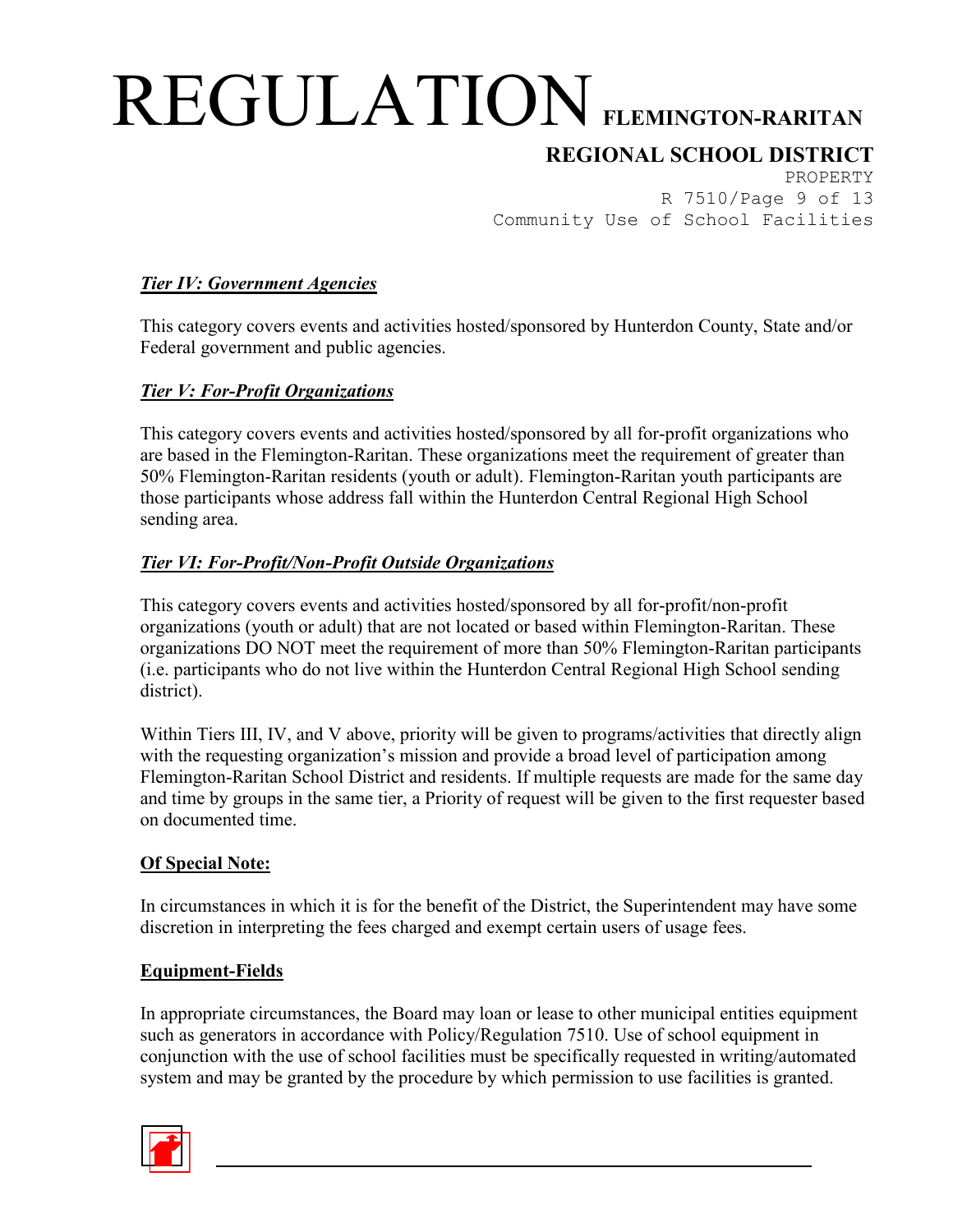## **REGIONAL SCHOOL DISTRICT**

PROPERTY R 7510/Page 10 of 13 Community Use of School Facilities

Use of District equipment on the premises by non-school personnel is limited to the equipment that is an integral part of the facility being used; i.e., the stage lights and piano in the auditorium, the basketball baskets in the gym. However, use of the sound and lighting system in the J. P. Case Middle School is prohibited unless a District approved Theatre Coordinator is employed by the group seeking facility use. The use of the Rock Wall at RFIS is prohibited. District equipment may be removed from school property by pupils or staff members only when such equipment is necessary to accomplish tasks arising from their school or job responsibilities. The express permission of the Superintendent/designee is required for such removal. Removal of District equipment from school property for personal use is prohibited. Non-school owned storage structures, permanent or temporary, will be permitted provided appropriate documentation is on file with the Superintendent/designee prior to delivery and should be submitted at the time of submission of the application.

Use of any trampolines, inflatable recreational devices or other sports-related equipment must be accompanied by insurance riders specific to such equipment in the amount of \$5,000,000 and all required permits and inspections.

Field or play areas shall not be adjusted by the user without prior approval to facilitate a program in appropriate to the dimensions of the existing school program (e.g. base lines changes, pitching mound moved, lowered or raised goals, player seating, or bleachers moved, lights installed, etc.)

Golf is prohibited on all school sites.

Off Premises Use of Board Equipment -- The Board may make available to other municipal entities any of its equipment on a loan or rental basis. The scope of any such off premises use shall be set forth in an agreement in a form similar to the sample lease attached hereto as Exhibit A.

### **Application procedure:**

- A. Applications for use of school facilities and grounds shall be made in writing/automated system on the proper form (Facilities Use Form) to the building Principal.
- B. Applications must be filed two weeks prior to anticipated use, except in cases of emergency.
- C. Applicant must provide Certification of Liability, bodily injury and property damage insurance in the amount of \$1,000,000 per occurrence, naming the

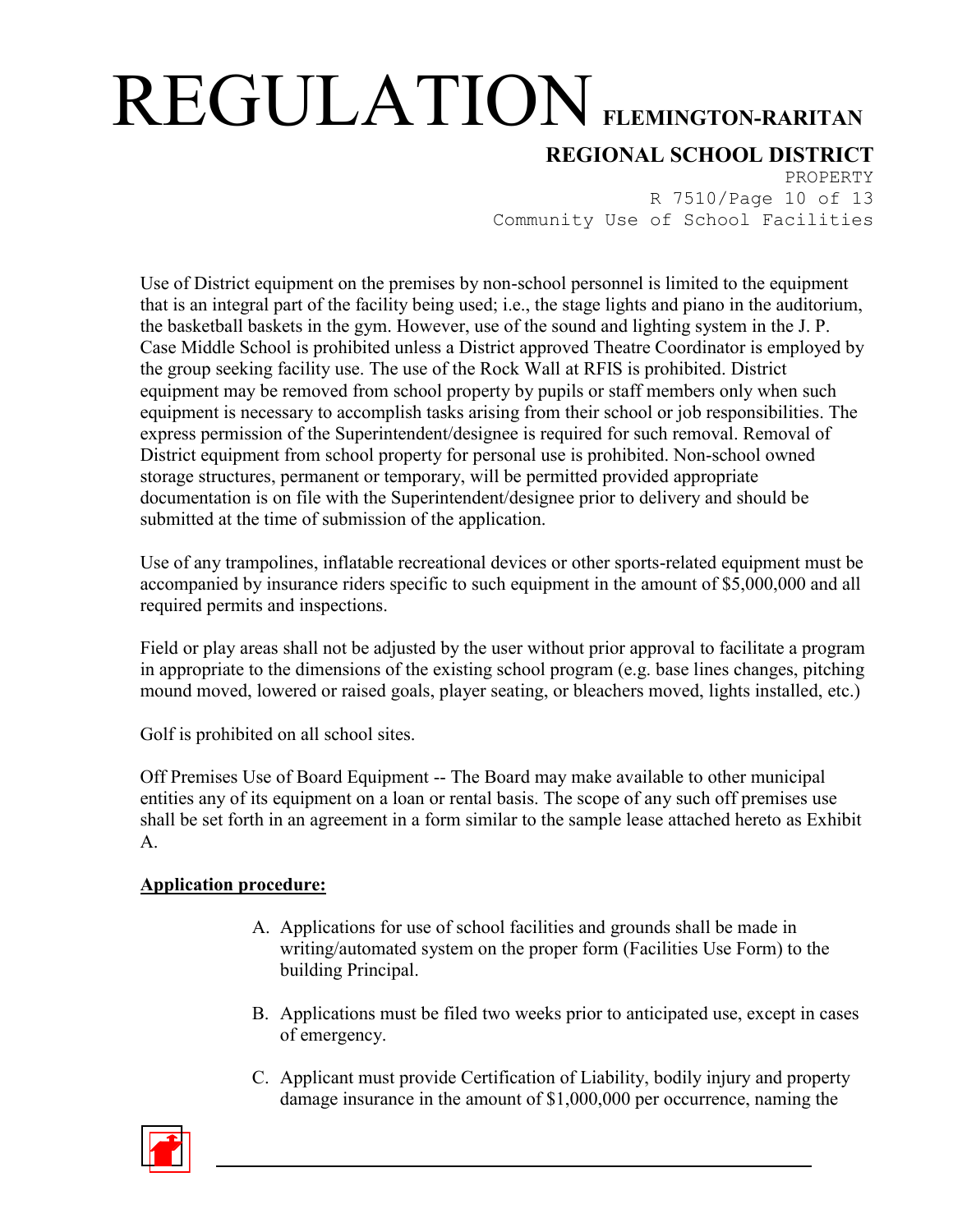## **REGIONAL SCHOOL DISTRICT**

PROPERTY R 7510/Page 11 of 13 Community Use of School Facilities

Board of Education as "an additional insured." \$5,000,000 per occurrence is required with the use of recreational devices, i.e., inflatable slides, BMX and/or skateboarding events.

- D. Final approval of the application rests with the Superintendent/Designee.
- E. All checks are to be made payable to the Flemington-Raritan Board of Education. No payments are to be made payable to School District employees.
- F. Parties utilizing facilities are responsible for securing any required permits such as fire permits, etc.
- G. Cancellation Procedure: Prior notice within seven business days is required to cancel an event. If prior notice within seven business days is not provided, all fees will apply.
- H. All facility use acceptance is subject to immediate cancellation if it is discovered that information given on the application is misrepresented or if the use of the facility is discovered to be contrary to the policies, rules or regulations of the Board of Education. The Board and its agents are to be held harmless of any expenses or loss incurred by the sponsoring organization due to such termination of facility use. Additional causes for facility use denial are: a lack of required permits, non-submission of a valid certificate of liability insurance or a past due account balances.
- I. Facility user must post a disclaimer on all fliers, posters and advertisements that the event is not sponsored by the School District and must note their organizations contact information.

#### **General Rules and Regulations**

Authorization for the use of school facilities shall not be considered as endorsement of or approval of the activity, person, group or organization nor the purposes they represent.

Facility use acceptance is subject to immediate cancellation if it is discovered that information given on the application is misrepresented or if the use of the facility is discovered to be contrary to the policies, rules or regulations of the Board of Education. The Board of Education and its agents are to be held harmless of any expense or loss incurred by the sponsoring organization

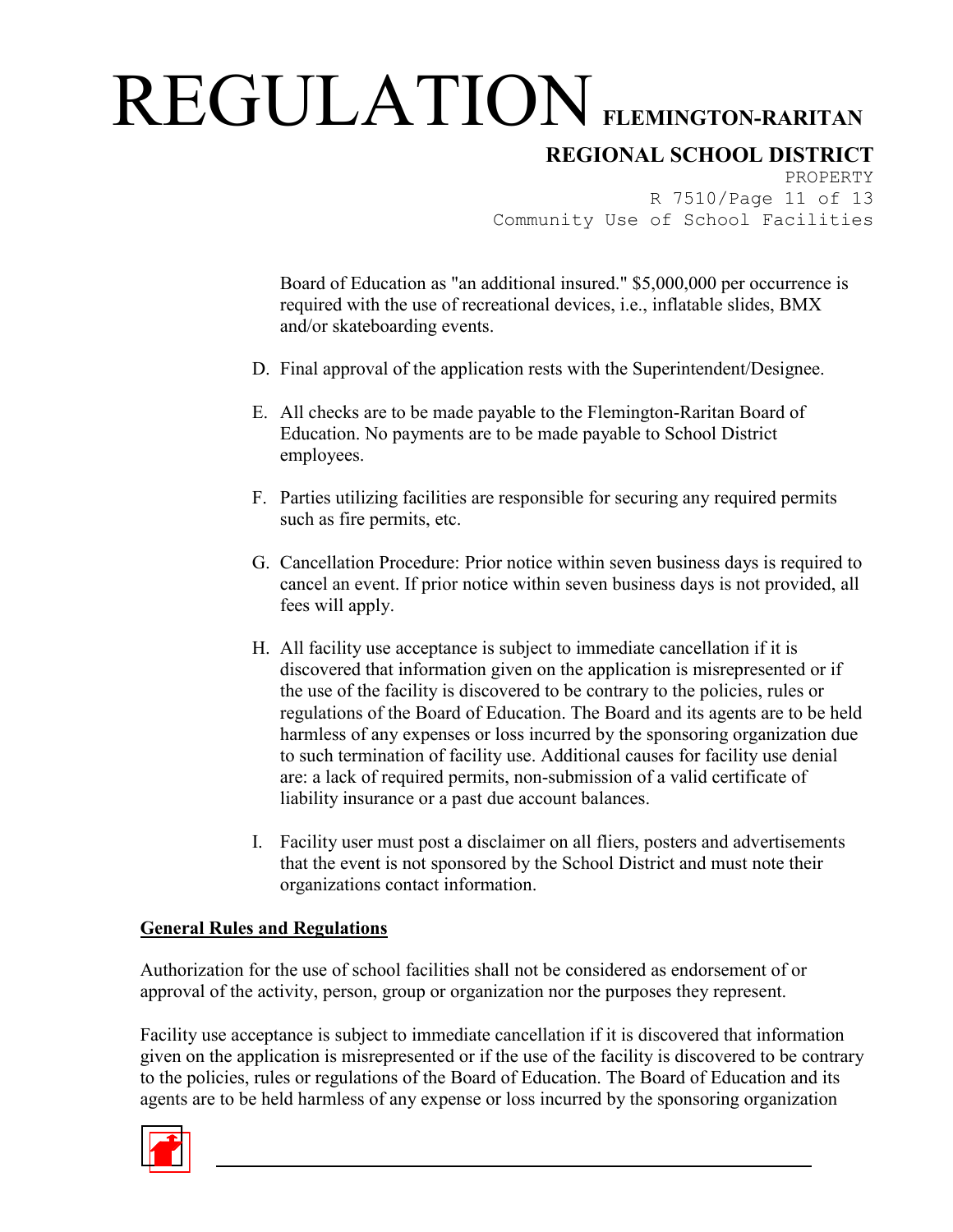## **REGIONAL SCHOOL DISTRICT**

PROPERTY R 7510/Page 12 of 13 Community Use of School Facilities

due to a termination of facility use. Some causes for facility use denial are but are not limited to: not having a sufficient amount of participants from our Flemington Borough and Raritan Township municipalities, a lack of required permits, non-submission of a valid certificate of liability insurance or past due invoice balances.

The District reserves the right to verify the residence of the participants. The District also reserves the right to prohibit, rescind, modify, or change an approved use of facility request if the number of Flemington-Raritan participants falls to 50% or less (i.e. participants who do not live within the Hunterdon Central Regional High School sending district).

A District Facility Confirmation document (DFC) must be completed and submitted. All group security measures, emergency procedures, and supervision of minors drop off and pick up, must be reviewed and confirmed by user. A signed and submitted District Facility Confirmation document indicates user and participants will comply with Board policies and regulations. The Superintendent has the authority to request a list of participants within 48 hours of the event.

#### **Supervision –Safety**

Each requesting organization's representative is responsible for the proper supervision of all activities, participants, spectators, facilities and any suspicious behavior. Participants are not to be left unattended at any time. The organization shall be responsible for the safety and supervision of participants and spectators and for adherence to rules and procedures set forth in this policy and regulation by using commonly prescribed procedures as signed and agreed to under the application for use form/contract.

The organization representative shall be present during the entire time of the activity. Said individual shall ensure that the premises are properly vacated by all participants and spectators at the end of the activity.

It is recommended that organizations renting facilities certify that all individuals who are in direct contact with and responsible for the supervision of minors have been fingerprinted and have completed and passed a criminal background check.

The District shall provide a copy of Policy and Regulation 2431.4-Prevention and Treatment of Sports-Related Concussions and Head Injuries to all youth sports team organizations that operate on school grounds or in school facilities. In accordance with the provisions of N.J.S.A. 18A:40- 41.5, the school District shall not be liable for the injury or death of a person due to the action or inaction of persons employed by, or under contract with, a youth sports team organization that uses school facilities or operates on school grounds. If the youth sports team organization